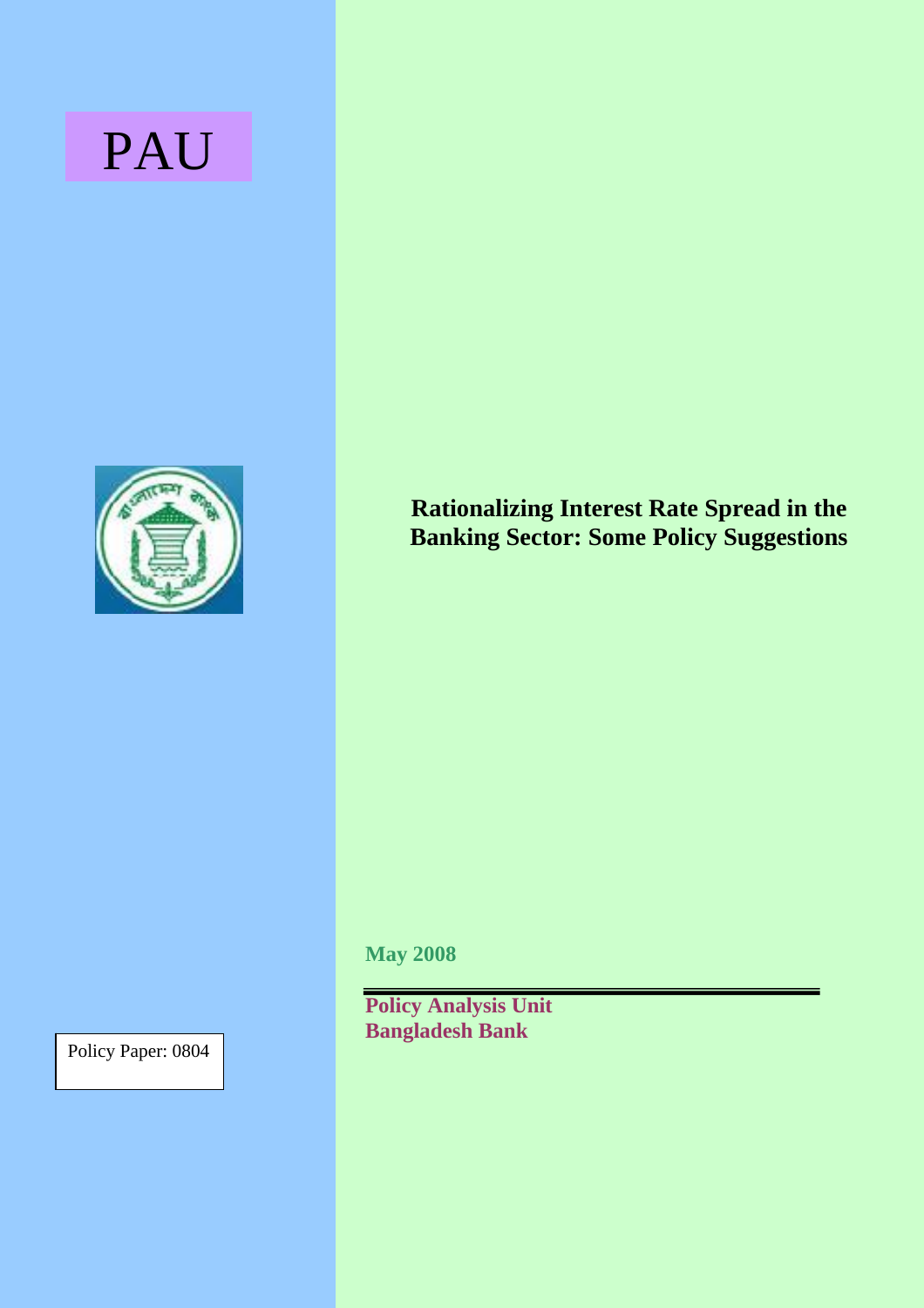# **Rationalizing Interest Rate Spread in the Banking Sector: Some Policy Suggestions\***

#### **1. Background**

In recent times, policy makers, private businesses, and others have become increasingly vocal in expressing their concern over the persistence of high interest rate spread (IRS) in the banking sector.<sup>1</sup> The concern emerges from the apprehension that high IRS acts against stimulating private investment and hence economic growth in the country and is a reflection of inefficiencies in the banking system. It is argued that high cost of borrowed fund filters out economically viable projects and reduces their expected returns with consequent adverse impact on private investment. On the other hand, low deposit rates discourage savings mobilization.

Despite the removal of restrictions and reforms in the banking sector to facilitate the adoption of a market oriented interest rate policy, interest rates are yet to become fully responsive to the market. In this context, the Bangladesh Bank (BB) as the regulatory authority of the country's banking and financial system has taken steps to persuade the banks to reduce the IRS in a rational manner. In view of the importance of the issue, this note examines the recent movements in IRS and reviews the underlying factors that are important in reducing IRS in the country's banking sector.

#### **2. Recent Movements in IRS**

 $\overline{a}$ 

After independence, BB adopted an administered interest rate policy under which the level as well as the structure of interest rates was controlled in order to limit the cost of financial intermediation and ensure a reasonable structure of lending and deposit rates. The movements in lending and deposit interest rates (in nominal and real terms) since the 1980s are shown in Figures 1 and 2. In general, nominal interest rates were fixed at relatively low levels in the 1970s (the nominal deposit rate varied between 3.51 percent in 1975 to 4.27 percent in 1979 while the nominal lending rate was 11.28 percent in 1975 and 11.12 percent in 1979); and the interest rates maintained a slowly rising trend throughout the 1980s. With liberalization in the banking sector policies, interest rates started to decline in 1992 which continued till 1996. Afterwards, one can notice another trough in interest rates in [2](#page-1-1)004.<sup>2</sup> For real interest rates,

<span id="page-1-0"></span><sup>\*</sup> This note has been prepared by Mustafa K. Mujeri, Chief Economist and Md. Ezazul Islam, Research Economist, Policy Analysis Unit, Bangladesh Bank. Views expressed in this note are the authors' own and should not be attributed to the Bangladesh Bank. 1

 $<sup>1</sup>$  Although IRS, measured as the difference between weighted average lending and deposit rates, has been</sup> considered in the present note, a related concept is the net interest margin (NIM) defined as the difference between interest expenses and interest income per unit of total bank assets. The NIM is treated as an important indicator of intermediation efficiency and the expectation is that NIM would decline as the banking industry matures and competition strengthens. The value of NIM for all banks was estimated at 2.65 in 2002 which declined to 2.17 in 2004. In India, NIM for all commercial banks for the two years was 2.57 and 2.87 respectively. See *Financial Sector Review* , 1(1), Bangladesh Bank. 2

<span id="page-1-1"></span><sup>&</sup>lt;sup>2</sup> It may be mentioned that the structure of lending rate became highly complex, especially during the 1980s, due to introduction of more exceptions and special lending categories giving rise to proliferation of rates and varied degree of subsidization across sectors. As a result, the interest rate and credit structure became distorted. Moreover, real deposit rate remained negative particularly for most of the period of the 1980s due to high rate of inflation.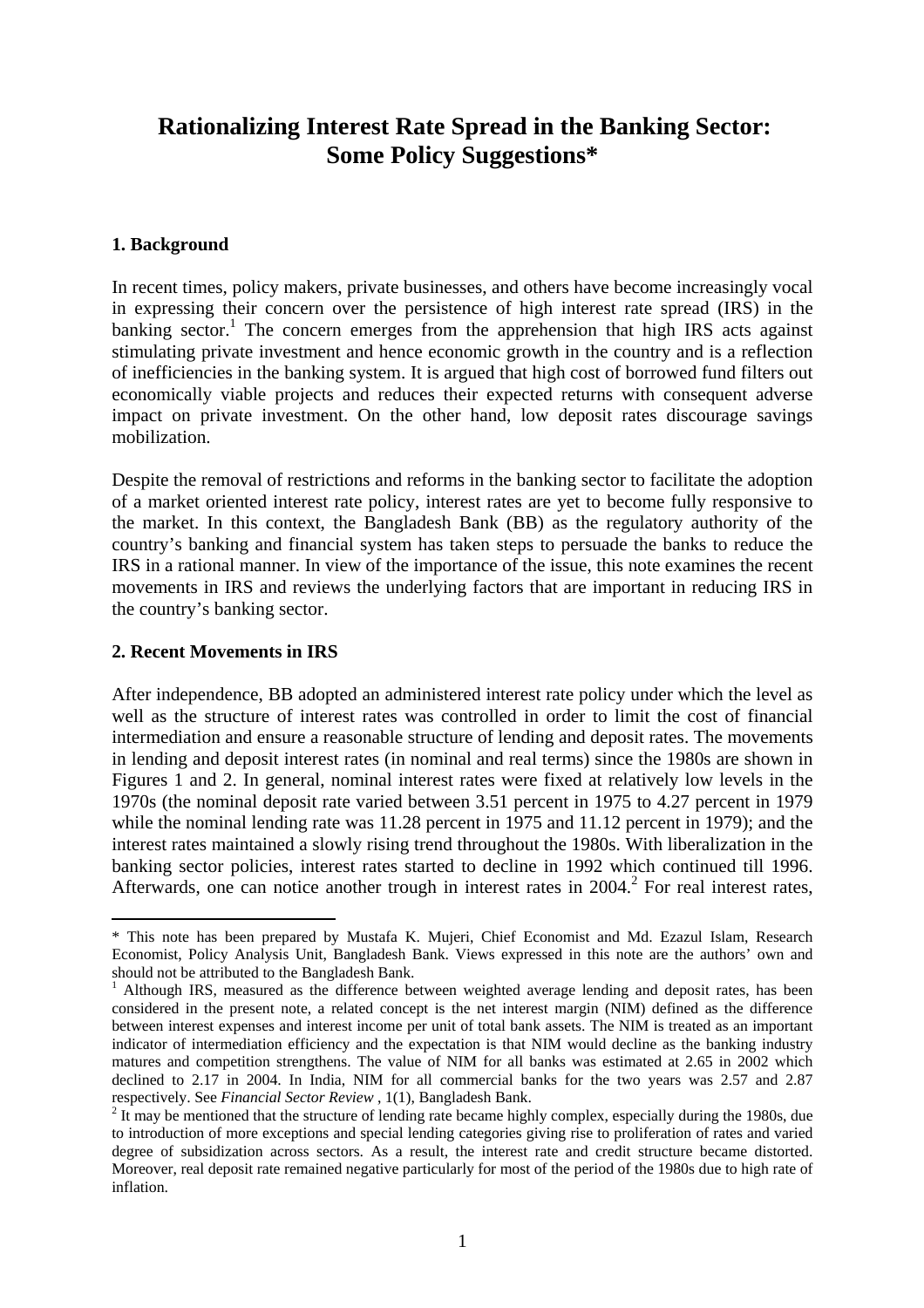significant fluctuations can be noticed with real deposit rate becoming negative for a number of years in the 1980s and remaining very low in recent years. Having no clear guidelines to set the nominal interest rate structure prior to the 1990s, the complexity and rigidity of the administered lending and deposit rates significantly undermined domestic savings mobilization and efficient credit allocations in the economy. In the case of IRS, the policy thrust was to keep it low in order to ensure low cost of investment funds, although IRS remained high in practice.<sup>3</sup>



Source: *Scheduled Banks Statistics* and *Bangladesh Bank Quarterly,* various issues, Bangladesh Bank.



Source: *Scheduled Banks Statistics* and *Bangladesh Bank Quarterly,* various issues, Bangladesh Bank.

 $\overline{a}$ 

<span id="page-2-0"></span>According to Wahba and Mohieldin (1998), the desired IRS can be calculated using the formula :  $(LR-DR)$ <sup>=</sup>  $\{k/(1-k)\}\$  DR, where LR is the lending rate, DR is the deposit rate, and k is the required reserve ratio. See, J. Wahba and M. Mohieldin, "Liberalizing Trade in Financial Services", *World Development,* 26, 1331-1348, 1998. Using the methodology, the desired IRS comes to an average of 1.03 for the 1970s, 1.92 for the 1980s, 1.76 for the 1990s, and 1.53 over the period 2000-2007. As against this, the actual IRS was 7.03, 6.13, 6.95, and 6.06 respectively during the four periods. This shows that the difference between the actual IRS and the desired IRS has somewhat narrowed down in recent years (an average of 4.53 during 2000-2007 relative to 5.19 in the 1990s). It should, however, be mentioned that the above concept of desired IRS considers the required reserve ratio only and does not take into account other factors that the banks consider in setting the deposit and lending rates and hence the IRS in the real world.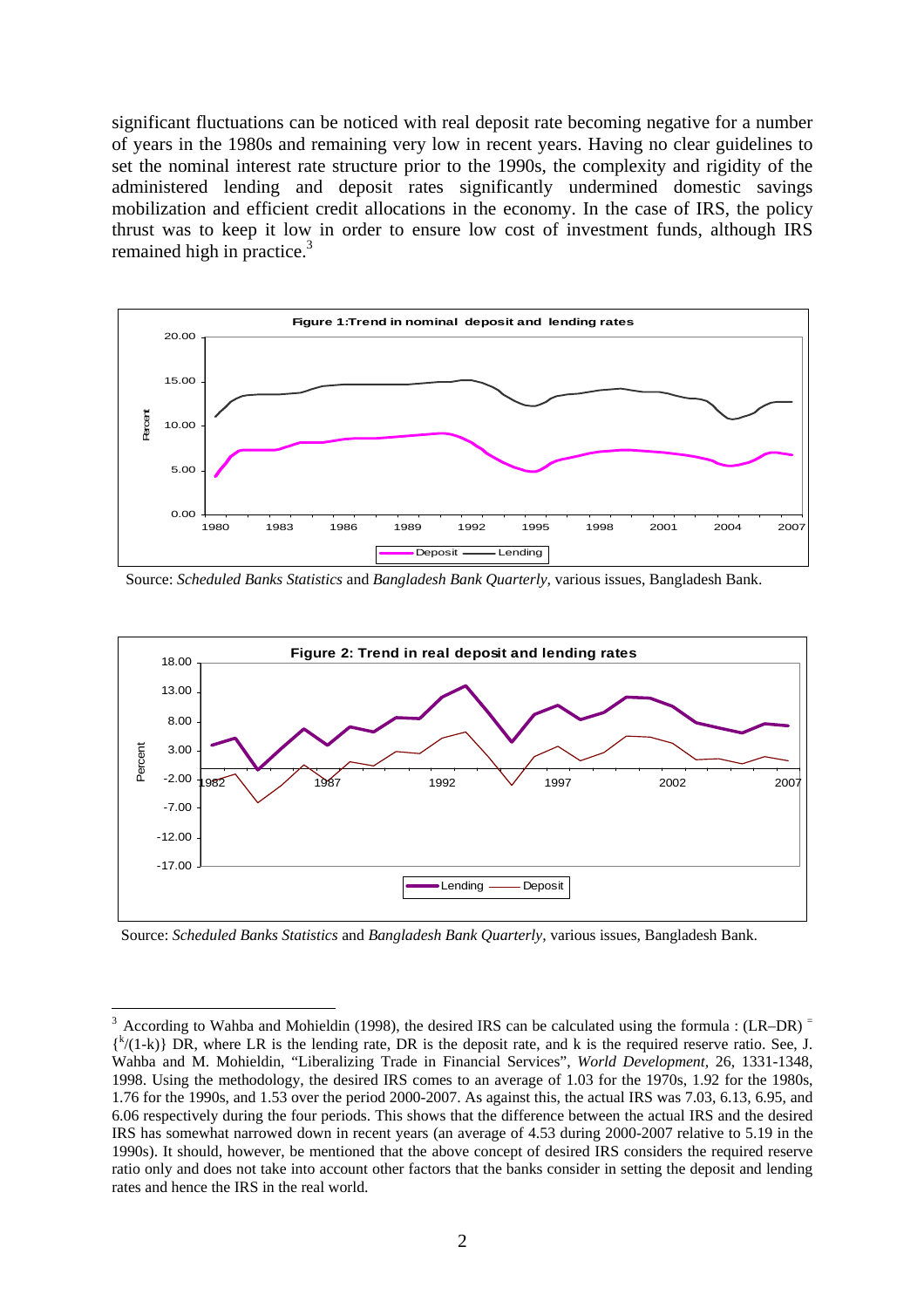With liberalization toward a market oriented interest rate policy under the Financial Sector Reform Program (FSRP) in the 1990s, the banks were allowed to set lending and deposit interest rates within bands set by BB; later on the bands were removed allowing the banks to set interest rates along the lines of market conditions. Finally, other restrictions were removed in 1999 enabling the banks to enjoy greater flexibility in setting interest rates.<sup>[4](#page-3-0)</sup> Despite these developments, IRS remained high with no perceptible change relative to earlier years.

In recent years, IRS showed a somewhat declining trend till the end of 2004, after which a rising tendency is observed (Table 1). Among various groups of banks, the IRS was the lowest for specialized banks (SBs) at 2.95 in December 2007 followed by 5.70 for private commercial banks (PCBs), 5.95 for state owned commercial banks (SCBs), and the highest of 8.83 for the foreign commercial banks (FCBs). Moreover, one can notice differing trends in movement of IRS over the years. While the IRS of SBs has generally followed a declining trend, IRS for other groups shows mixed trends along with significant year to year fluctuations.<sup>[5](#page-3-1)</sup>

| Period   | Weighted average of all banks |         |            | IRS by bank groups |            |             |             |
|----------|-------------------------------|---------|------------|--------------------|------------|-------------|-------------|
|          | Deposit                       | Lending | <b>IRS</b> | <b>SCBs</b>        | <b>SBs</b> | <b>PCBs</b> | <b>FCBs</b> |
|          | rate                          | rate    |            |                    |            |             |             |
| Jun 2001 | 7.03                          | 13.75   | 6.72       | 5.98               | 4.86       | 7.96        | 7.88        |
| Jun 2002 | 6.74                          | 13.16   | 6.42       | 5.74               | 5.11       | 7.23        | 7.83        |
| Jun 2003 | 6.30                          | 12.78   | 6.48       | 6.14               | 6.01       | 6.63        | 7.62        |
| Jun 2004 | 5.65                          | 11.01   | 5.36       | 4.88               | 3.64       | 5.58        | 7.22        |
| Jun 2005 | 5.62                          | 10.93   | 5.31       | 5.14               | 3.58       | 4.85        | 8.33        |
| Jun 2006 | 6.68                          | 12.06   | 5.38       | 5.37               | 3.64       | 5.05        | 8.52        |
| Jun 2007 | 6.85                          | 12.77   | 5.92       | 6.04               | 2.94       | 5.05        | 8.76        |
| Dec 2007 | 6.77                          | 12.75   | 5.98       | 5.95               | 2.95       | 5.70        | 8.83        |

**Table 1: Recent movements in IRS** 

Source: *Scheduled Banks Statistics* and *Bangladesh Bank Quarterly,* various issues, Bangladesh Bank.

How does the IRS in Bangladesh compare with IRS in other countries? Such comparison is difficult to make since consistent data on IRS are not available across different countries. The data given in Table 2 show that the IRS was highest in Sri Lanka in 2006 followed by IRS in Pakistan, Bangladesh, and India. Compared with 2006, IRS in Bangladesh increased in 2007 and became the highest while IRS in India and Pakistan declined. Moreover, movements of IRS over the five years ending in 2007 show relatively wide fluctuations in Pakistan and steady rising trend in Sri Lanka. In the case of Bangladesh, a rising trend can be observed since 2004.

 $\overline{a}$ 

<span id="page-3-0"></span>T4 For details, see *Financial Sector Review,* 1(1), May 2006, Bangladesh Bank. It should, however, be emphasized that despite the removal of all formal restrictions, lending and deposit rates are still not fully responsive to market conditions due to the practice of directed lending to specific sectors (e.g. state owned enterprises especially in energy and civil aviation sectors) mediated through the state owned commercial banks

<span id="page-3-1"></span> $\frac{1}{2}$  Overall, it appears that the FCBs gained the most from high IRS that resulted from low deposit rates, high lending rates, and their better quality of loan portfolio. On the other hand, SCBs and SBs incurred larger losses or earned lower profits. For details, see Table 5 below.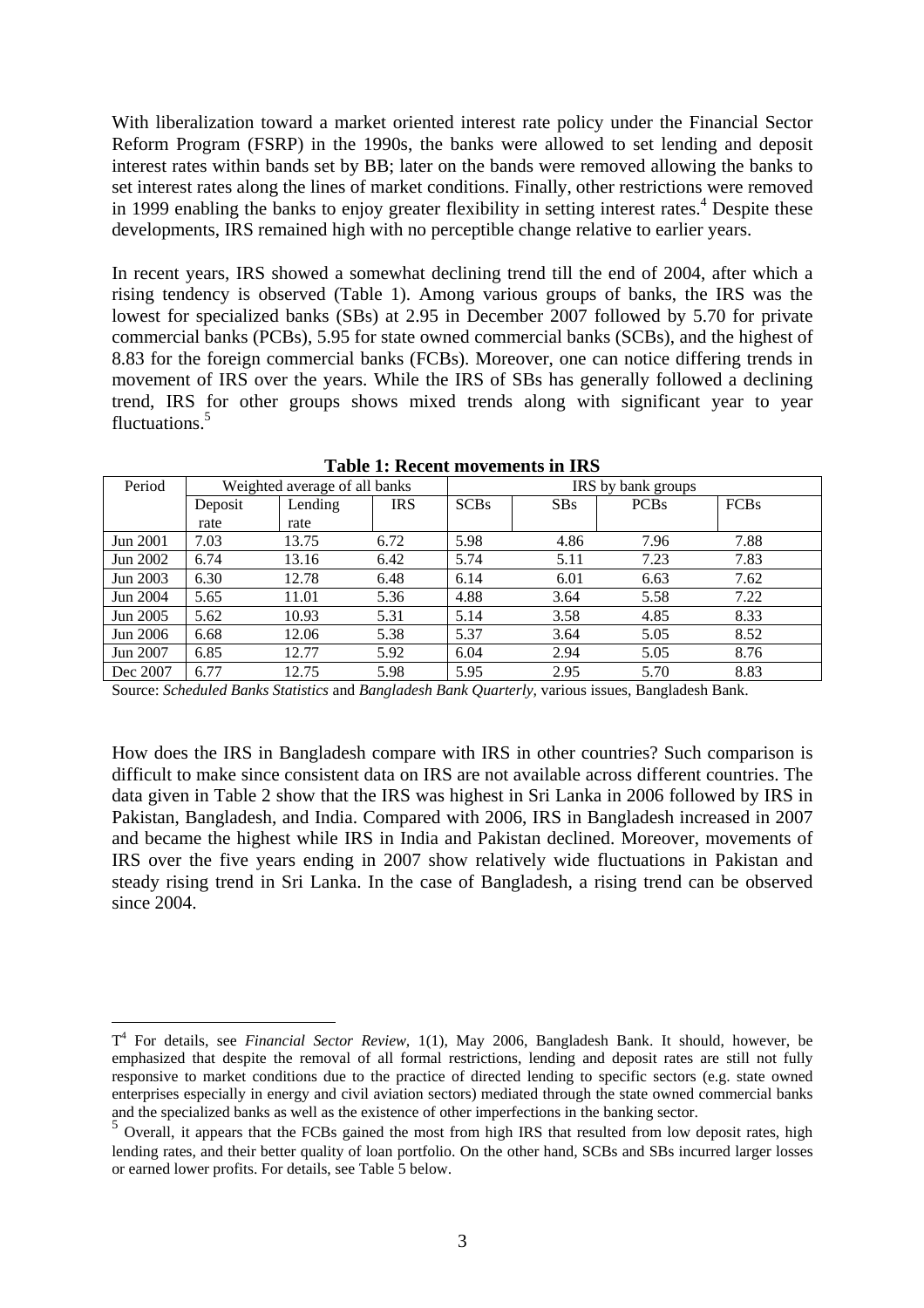| Year | Pakistan | India | Sri Lanka | Bangladesh |
|------|----------|-------|-----------|------------|
| 2003 | 6.63     | 6.09  | 3.68      | 6.11       |
| 2004 | 5.46     | 5.17  | 4.86      | 5.27       |
| 2005 | 6.83     | 4.50  | 5.93      | 5.38       |
| 2006 | 6.43     | 4.75  | 7.14      | 5.61       |
| 2007 | 5.14     | 4.25  | $\cdots$  | 5.98       |

**Table 2: Trends in IRS of selected South Asian countries** 

Source: Publications of respective central banks

#### **3. Factors Influencing IRS**

 $\overline{a}$ 

Conceptually, the IRS reflects the cost of intermediation activities including operating costs and liquidity risks that the banks bear in linking the savers and the investors. In addition, banks in Bangladesh incur several other costs which are relatively high such as the high cost of non-performing loans (NPLs), high administrative and incidental costs including high expenses that the banks incur in setting up new branches and for attracting and retaining skilled personnel, for advertising, and for other expenditures that the banks undertake to increase market share and business.<sup>[6](#page-4-0)</sup> This is typical in low income countries with relatively underdeveloped financial markets where IRS remains high due to many factors, including high operating costs of banks, absence of competition in the banking system, high inflation and corporate tax rates, and other characteristics of the financial system.

In Bangladesh, the financial system is presently undergoing rapid transition where institutions and instruments are being developed and strengthened. Moreover, the financial market is segmented which, along with other limitations, undermines the economy's allocative efficiency and productivity. These characteristics of the country's financial system have a significant impact on the banks in setting deposit and lending rates and consequently the IRS. Obviously, for ensuring a rational level of IRS, it is important for Bangladesh to create a liberalized, well-regulated, and competitive environment in the financial sector critical to realizing a developed and matured financial market with diversified products.

In identifying the factors that contribute to the persistence of high IRS in Bangladesh, it is important to focus on variables which influence the decisions of the banks regarding the levels at which the deposit and lending rates would be set.<sup>7</sup> In practice, such factors could cover elements both internal and external to the banking sector. It is more likely that the IRS in Bangladesh is indicative of interactions of three sets of factors: (i) high costs of intermediation as a consequence of large non performing loan  $(NPL)^8$ ; (ii) practice of setting

<span id="page-4-0"></span><sup>&</sup>lt;sup>6</sup> Some of these costs are unusually high in Bangladesh including the cost of NPLs. Similarly, incentive packages given to the bank executives are high relative to Bangladeshi standards in view of the short supply of and strong competition for skilled personnel among the banks. Also there exist strong tendencies among the banks (especially PCBs) to spend lavishly in setting and decorating new bank branches to attract customers. It is sometimes argued that the cost of non-interest bearing assets like cash reserve requirement (CRR) and the cost of under-remunerated assets such as statutory liquidity ratio (SLR) contribute to high IRS in Bangladesh. While this may be partly true, such ratios are higher in India than in Bangladesh but IRS, as shown in Table 2, has remained consistently lower in India than in Bangladesh over the last five years. 7

<span id="page-4-1"></span> $7$  The IRS did not change much since the 1980s. The average value of IRS was 6.13 in the 1980s, 6.95 in the 1990s, and 6.06 during the period 2000-2007. 8

<span id="page-4-2"></span><sup>&</sup>lt;sup>8</sup> This argument is more applicable to SCBs and SBs but not to all PCBs or FCBs. It is true that the past interventionist policies did not affect all banks similarly. It affected the first and the second generation banks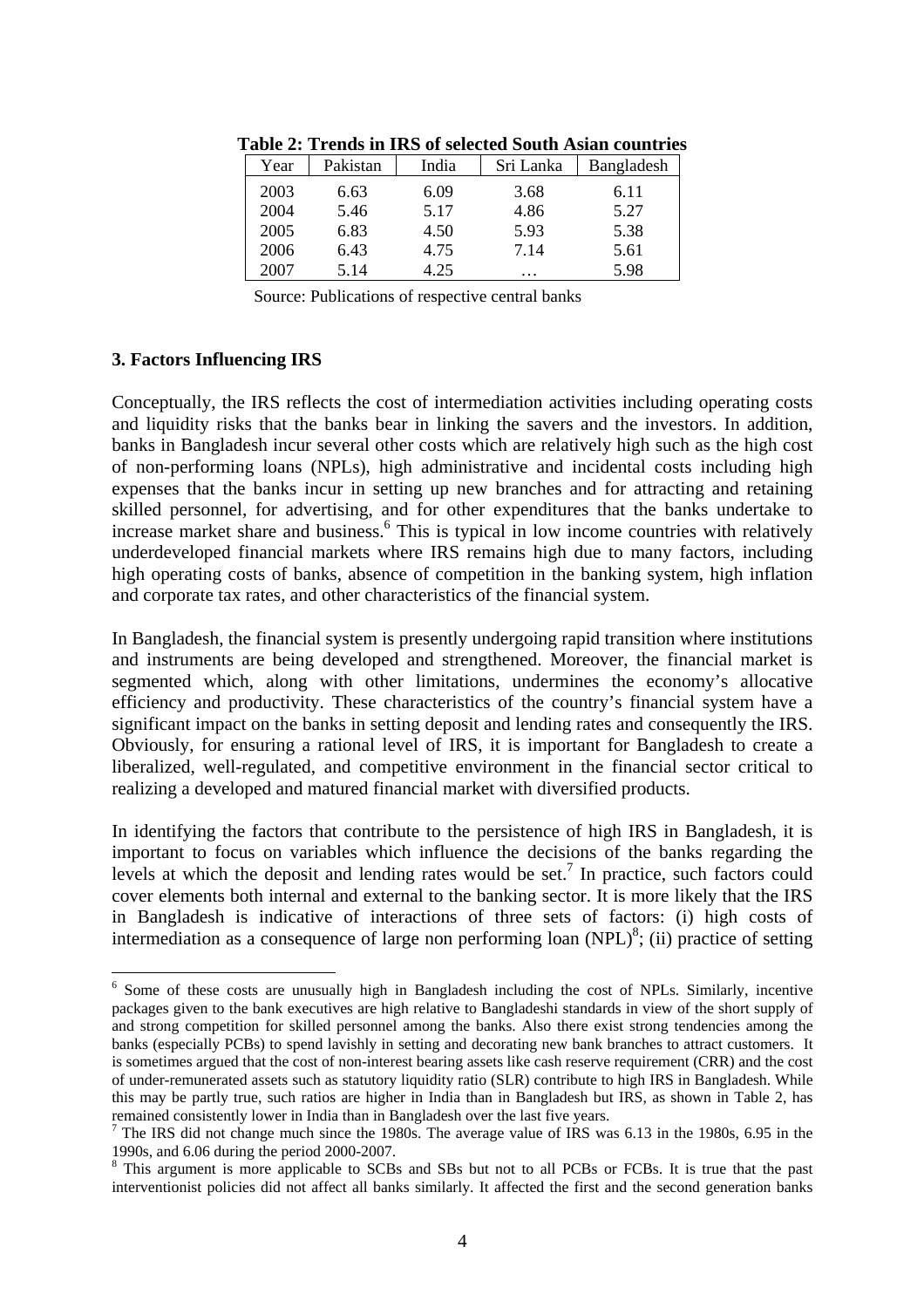higher than competitive deposit interest rates resulting in high lending rates and hence  $IRS^9$ ; and (iii) existence of forces favoring high IRS in a segmented and non-competitive banking sector.<sup>10</sup> We shall highlight a few key areas in this note, such as high cost of liquidity, distribution of market power in the banking system, and relative importance of interest vis-àvis non-interest sources of income and expenditure of the banks.

#### **Costs of liquidity**

As seen earlier, high IRS in Bangladesh has a long history that dates back to the initial years after Independence. Traditionally, the financial policies including monetary policy have been influenced significantly by fiscal activism in Bangladesh. Since the 1970s, the interventionist policies, especially the state control on lending, led to the emergence of many evils in the banking sector. The BB followed an administered interest rate policy until the end of the 1980s to limit the cost of financial intermediation and direct credit to priority sectors. A number of exceptions were introduced and special lending categories were identified for directing credit, leading to centrally administered rather than market driven allocation of credit. Moreover, the banking system accumulated a huge amount of classified loans due to various reasons including politically motivated loan disbursement to unviable projects and build up of bad loans due to corruption, low technical skills especially in risk management, and inefficient portfolio management.<sup>11</sup> This led to high ratios of NPLs and, with limited supply of funds, higher cost of capital to prospective borrowers. $^{12}$ 

who entered the market prior to the 1990s. This includes SCBs, SBs, and some PCBs who accumulated large classified loans and are currently constrained to maintain capital adequacy levels in accordance with tighter BB rules. These banks therefore are likely to have a tendency to recover the losses at least partly through imposing higher loan charges. However, new generation PCBs and FCBs do not have such pressures. In a competitive banking market, simultaneous operation of these two types of banks would have constrained the capacity of the banks with serious capital adequacy problems to maintain high IRS due to potential threat of losing the market share in lending operations. This, however, does not appear to be big problem in Bangladesh as the banking

<span id="page-5-0"></span>system is still segmented.<br><sup>9</sup> This refers to the argument that the banks are often forced to follow the practice of setting deposit rates reflecting non-market rates of return in order to attract and retain deposits. The competition emerges largely from national savings directorate (NSD) certificates, which is the principal device of public (non-bank) borrowing for financing budget deficits. The interest rate on three-year NSD certificate has been 11.5 percent since December 2005 while the same on five-year certificate is 12 percent. On the other hand, deposit rates show wide variations across different bank groups. In December 2007, deposit rates were 4.93 percent for SCBs, 6.71 percent for SBs, 8.19 percent for PCBs, and 5.05 percent for FCBs. This can be compared with the lending rates in the same period, which was 10.88 percent for SCBs, 9.66 percent for SBs, 13.89 percent for PCBs, and 13.88 percent for FCBs. As such, IRS varied from 5.95 for SCBs, 2.95 for SBs, 5.70 for PCBs, and 8.83 for FCBs. It can be seen that PCBs offered the highest deposit rate and their lending rate was also the

<span id="page-5-1"></span>highest.<br><sup>10</sup> This argument rests on the presumption that each bank group (SCBs, SBs, PCBs, FCBs) holds a distinct segment of the credit market, the demand features of which are catered by the specific group only. The persistence of wide differences among the lending rates of different bank groups and the capability of sustaining high lending rate (and IRS) by a specific group (e.g. FCBs) lends some support to this assertion.

<span id="page-5-2"></span> $\frac{11}{11}$  Despite significant reforms, the gross classified loans in total loan outstanding stood at 32 percent in 1995 which declined to 14 percent in September 2007. It may be mentioned that Bangladesh had a non performing loan to total loan ratio of 13.2 percent in 2006 compared with 3.5 percent for India and 8.3 percent for Pakistan.<br>See, *Financial Sector Review*, 3(1), December 2007, Bangladesh Bank.

<span id="page-5-3"></span><sup>&</sup>lt;sup>12</sup> In 2006, while the total NPL ratio was 13.2 percent, the ratio stood at 22.9 percent for SCBs, 33.7 percent for SBs, 5.5 percent for PCBs, and 0.8 percent for FCBs. This shows the high share of poor quality assets especially of SCBs and SBs. With high NPL ratio, the banks fail to maintain the required level of provisions against their NPLs. For instance, the provision maintenance ratio in 2006 was 29.5 percent for SCBs, 61.5 percent for SBs, and 82.2 percent for PCBs. Only in the case of FCBs, the ratio was 140.9 percent. These no doubt have implications for high IRS that exists in the country.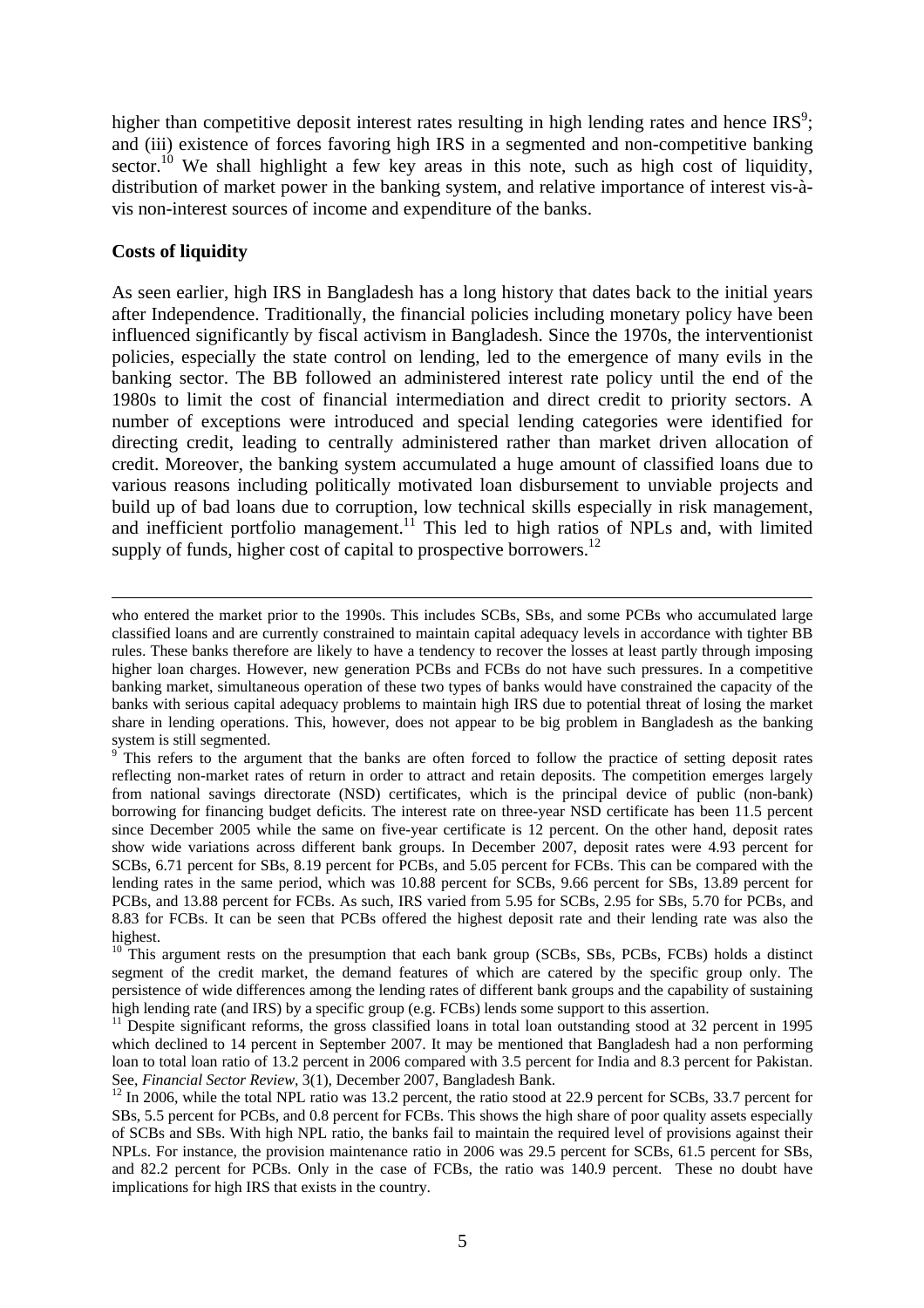Under the FSRP of the 1990s, a market oriented interest rate policy was introduced with interest rate bands for different categories. Banks could set lending and deposit rates within the band. Initially, the government paid subsidies for lending below a shadow market rate determined by BB and floor and ceiling rates were determined for deposits. Later the prescribed bands were made applicable only to agriculture, exports, and small industry sectors and deposit rates were freed incrementally. In August 1999, interest bands on agriculture and small and medium enterprise (SME) loans were also removed and the banks were allowed to set both lending and deposit rates in line with market conditions, which were previously determined by BB.

Despite liberalization, interest rates are not fully responsive to market conditions as yet due to several rigidities in the banking system, including directed lending to priority sectors and to state owned enterprises (SOEs), especially by the SCBs. At present, BB uses market oriented instruments (SLR and CRR) and employs repo, reverse repo, and BB bill rates as policy instruments for influencing financial and real sector prices. Recent evidence also shows the existence of a close link in movement of different money market rates and a converging tendency of the market clearing rates toward BB's policy rates.<sup>13</sup>

Besides, the deposit rates in the banking sector remain highly insensitive to the market due to significant public sector borrowing through NSD certificates and similar instruments offering non-market yields. Some analysis shows that a rise in three-year NSD certificate rate triggers shifts in the weighted average deposit rate, savings deposit rate, and the rate on fixed deposit with one-year to less than two-year maturity in the positive direction.<sup>14</sup> The deposit rate and the quarterly import growth are also observed to influence the lending rates offered by the scheduled banks. Thus several factors exist that create distortions in the interest rate structure of the banking system in the country.

As for the banks, high IRS is seen as a premium for bearing credit risk which is perceived high in view of the long default culture in the country's banking system. Obviously, the single most important source of the risk is the possibility of loan default. In addition, there exist several other sources of perceived risk, such as funding longer term credit with short term deposits by the banks in the absence of a well-functioning and vibrant capital market that precludes better risk sharing, and potentially higher future interest rates with rising rate of inflation.[15](#page-6-2) 

Moreover, the perceived risk of an individual bank depends on many other factors, such as its risk aversion behavior, its share of transaction in the credit market, and the degree of volatility of interest rates in the financial market. Necessarily, IRS would be higher in a market where interest rate volatility is high and mechanisms to hedge interest rate uncertainty are absent. Under the circumstances, setting a high IRS acts as a convenient mechanism for the banks to screen out high-risk borrowers.

<span id="page-6-0"></span><sup>&</sup>lt;sup>13</sup> See, *Monetary Policy Review*, 3(1), October 2007, Bangladesh Bank.

<span id="page-6-2"></span><span id="page-6-1"></span>

<sup>&</sup>lt;sup>14</sup> See *Financial Sector Review*,  $1(1)$ , May 2006.<br><sup>15</sup> The capital market has played a minor role in investment financing in Bangladesh even in recent years. The provisional figure for FY07 shows that the amount of industrial term loans disbursed by banks and financial institutions stood at Tk 124.0 billion compared with only Tk. 3.1 billion by new capital issues through private placements and public offerings in the capital market. See Bangladesh Bank, *Annual Report 2006-2007,* Dhaka.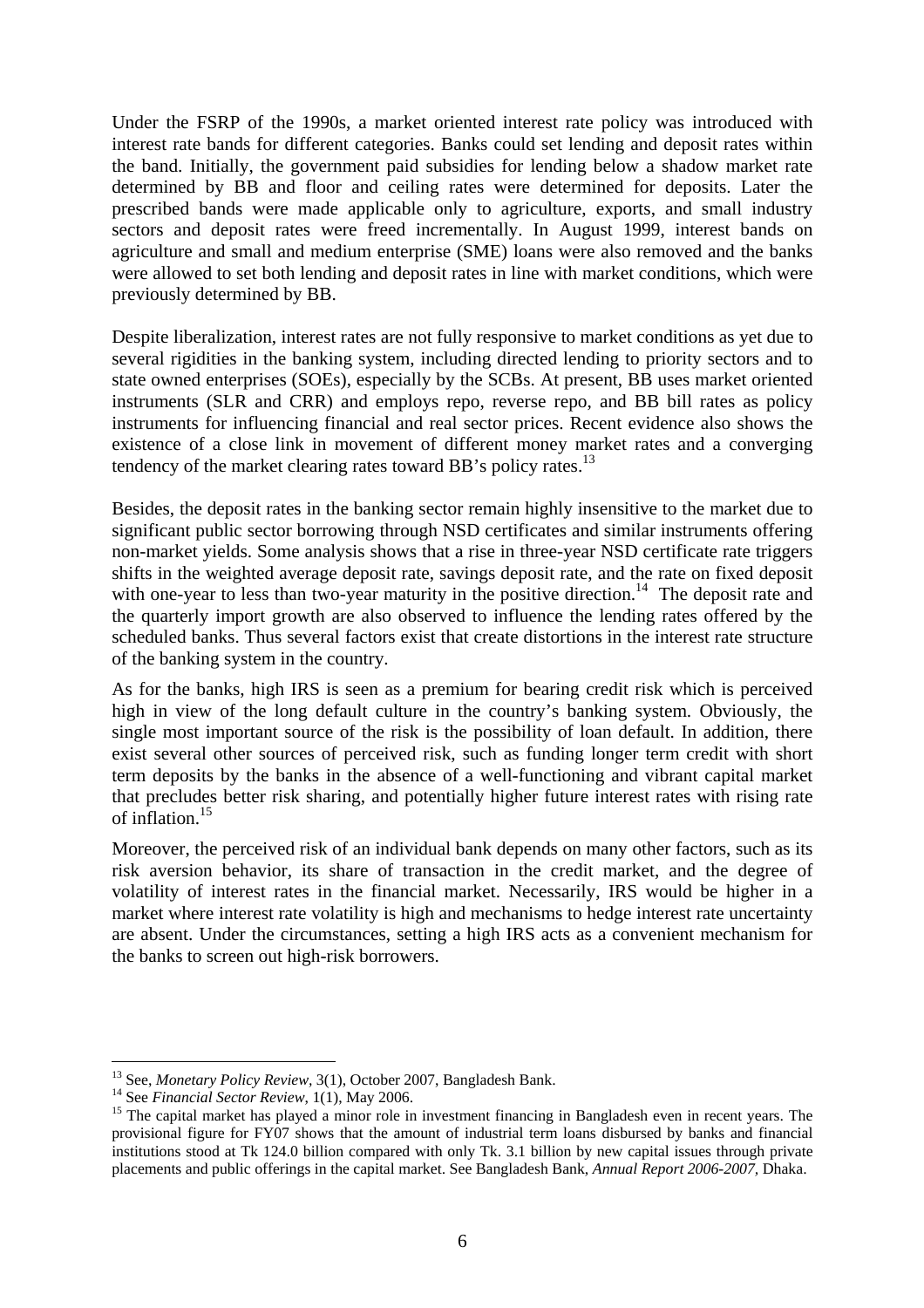#### **Interest and non-interest income and expenditure**

The actual IRS consists of the impact of different components that the banks consider in setting the margin, such as reserve costs, loss provision, and the target level of profitability. In addition, the banks are likely to consider operating costs (non-interest costs) as well as non-interest income flows (e.g. commission and fee income) in setting the IRS. Obviously, low operating and reserve costs could induce the banks to reduce the spread. On the other hand, inefficiencies in bank operations and adverse economic and market conditions are likely to contribute to high overhead costs. This shows that differences in IRS across banks may be the reflection of conscious choice regarding whether to bear high overhead costs and set high IRS on the one hand or ensure efficiency and better performance and operate under low IRS on the other. Moreover, variations in IRS over different banks reflect the efficiency in portfolio choices and credit allocations of the banks.

The balance sheets and income statements of the banks can, therefore, provide important clues relating to areas where actions could be targeted to yield positive results in reducing the IRS. In general, the banks could be induced to lower IRS if non-interest income increases. Similarly, the banks are likely to keep IRS high if they suffer or foresee credit losses, increasing operating expenses, and are obliged to maintain high return on capital. High interest rates or inflation expectations are also likely to lead to high IRS. Moreover, the ability to deploy short term surplus funds and/or raise funds in the event of liquidity crisis can have important implications on the level of IRS set by the banks. Table 3 shows recent changes in the values of some indicators having implications on IRS in the banking sector.

| Table 5: Some mulcators related to TRS      |          |          |           |          |  |  |  |  |
|---------------------------------------------|----------|----------|-----------|----------|--|--|--|--|
|                                             | Jun 2005 | Jun 2006 | June 2007 | Dec 2007 |  |  |  |  |
| Lending rate (percent)                      | 10.93    | 12.06    | 12.77     | 12.75    |  |  |  |  |
| Deposit rate (percent)                      | 5.62     | 6.68     | 6.85      | 6.77     |  |  |  |  |
| Interest rate spread (percentage points)    | 5.31     | 5.38     | 5.92      | 5.98     |  |  |  |  |
| Credit-deposit ratio (percent)              | 0.84     | 0.86     | 0.84      | 0.83     |  |  |  |  |
| Risk weighted capital-asset ratio (percent) | 7.11     | 8.02     | 6.48      | 7.37     |  |  |  |  |
| Gross NPL (percent)                         | 15.79    | 16.59    | 13.96     | 13.23    |  |  |  |  |
| Return on assets (percent) (end December)   | 0.60     | 0.79     | $\cdots$  | 0.89     |  |  |  |  |

**Table 3: Some indicators related to IRS** 

Source: *Scheduled Banks Statistics* and *Bangladesh Bank Quarterly,* various issues, Bangladesh Bank.

The table shows that, between June 2005 and June 2007, the weighted average lending and deposit rates increased; but the lending rate increased faster so that the IRS widened over the period. In December 2007, the lending rate fell marginally but the deposit rate declined more causing the IRS to increase further. The gross non performing loans (NPL) significantly declined after June 2006 reflecting lower credit losses and consequently higher returns on assets. On balance, the impact of these improvements should be to lower the IRS. The creditdeposit ratio, on the other hand, remained relatively stable over the period, so that rising interest rates resulted in a higher cost of unutilized funds.<sup>16</sup>

Several measures of earnings and profitability along with IRS for different bank groups (SCBs, SBs, PCBs, FCBs) are given in Table 4. It shows increasing interest and non-interest income for all bank groups as share of total assets, but similar shares for expenditure have also increased. The return on assets, however, shows increasing trend (except for SCBs and SBs). The reduction in costs and/or increase in other income, especially non-interest income,

 $\overline{a}$ 

<span id="page-7-0"></span><sup>&</sup>lt;sup>16</sup> During end June 2007, total excess liquidity as a share of deposits for all banks was 7.5 percent. The ratio was 7.6 percent for SCBs, 1.5 percent for SBs, 7.0 percent for PCBs, and a high of 14.3 percent for FCBs.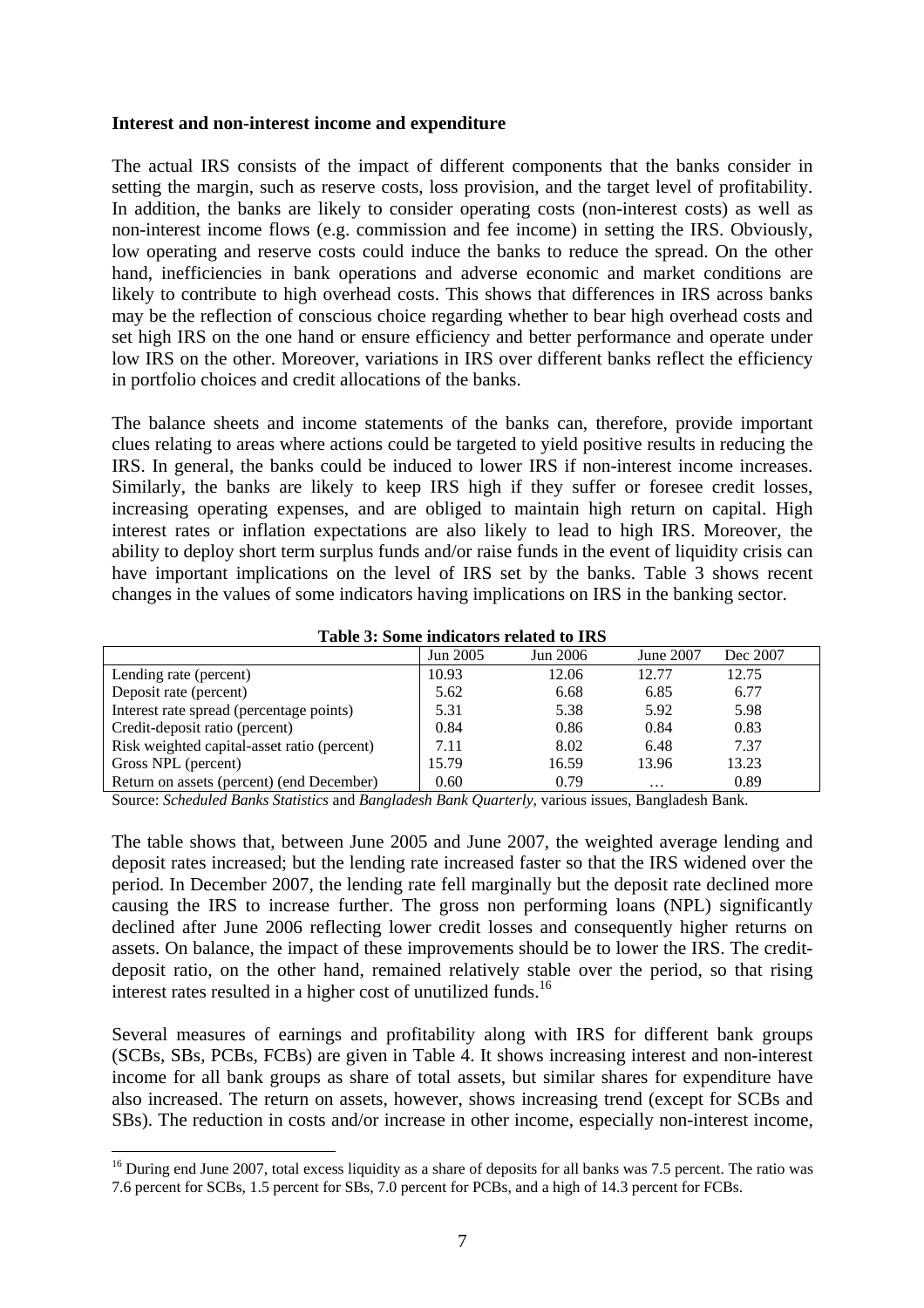should therefore have a positive impact on reducing the IRS. In this respect, the FCBs have a significantly higher non-interest income to asset ratio (nearly 4 percent) compared with around 3 percent for the PCBs and slightly higher than 2 percent for the NCBs,

For increasing non-interest income, it is important for the banks to target on providing value added services. For example, the traditional fee and commission based income streams can be broad based to cover both modern and expanding consumer, corporate, and investment banking services. In addition, many areas in retail banking may be tapped covering advisory and asset management services including sale of insurance and mutual fund products, payment products, electronic bill payments, credit and smart cards, and other prospective areas. In the corporate sector, fee based revenue arising out of traditional trade finance can be significantly enhanced through capital raising and similar other activities, such as syndicated loan, primary capital market offering, securitization, and debt and equity placements. As the capital market develops, secondary market broking, international fund raising, and corporate trust services can also emerge as useful sources of raising non-interest income.

|                              | December 2005 | December 2006 | December 2007 |
|------------------------------|---------------|---------------|---------------|
| Interest rate spread         |               |               |               |
| <b>SCBs</b>                  | 5.41          | 5.63          | 5.95          |
| <b>SBs</b>                   | 3.66          | 3.19          | 2.95          |
| <b>PCBs</b>                  | 5.07          | 5.45          | 5.70          |
| <b>FCBs</b>                  | 7.87          | 8.12          | 9.07          |
| Interest income- asset ratio |               |               |               |
| (% )                         | 5.59          | 5.19          | 4.26          |
| <b>SCBs</b>                  | 2.65          | 3.24          | 3.46          |
| <b>SBs</b>                   | 7.81          | 8.17          | 8.34          |
| <b>PCBs</b>                  | 7.37          | 4.84          | 7.63          |
| <b>FCBs</b>                  |               |               |               |
| Interest expenditure- asset  |               |               |               |
| ratio $(\%)$                 |               |               |               |
| <b>SCBs</b>                  | 4.03          | 4.04          | 3.46          |
| <b>SBs</b>                   | 1.79          | 2.35          | 2.78          |
| <b>PCBs</b>                  | 5.23          | 5.96          | 5.78          |
| <b>FCBs</b>                  | 2.63          | 4.84          | 3.30          |
| Non interest income- asset   |               |               |               |
| ratio $(\%)$                 |               |               |               |
| <b>SCBs</b>                  | 1.41          | 2.02          | 2.37          |
| <b>SBs</b>                   | 0.37          | 0.58          | 0.81          |
| <b>PCBs</b>                  | 2.07          | 2.77          | 3.07          |
| <b>FCBs</b>                  | 3.23          | 2.35          | 3.80          |
| Non interest expenditure-    |               |               |               |
| asset ratio (%)              |               |               |               |
| <b>SCBs</b>                  | 1.61          | 1.76          | 1.59          |
| <b>SBs</b>                   | 1.08          | 1.24          | 1.27          |
| <b>PCBs</b>                  | 1.96          | 2.11          | 2.14          |
| <b>FCBs</b>                  | 2.21          | 1.42          | 2.13          |
| Return on assets (%)         |               |               |               |
| <b>SCBs</b>                  | $-0.10$       | 0.00          | 0.00          |
| <b>SBs</b>                   | $-0.13$       | $-0.15$       | $-0.27$       |
| <b>PCBs</b>                  | 1.06          | 1.07          | 1.28          |
| <b>FCBs</b>                  | 3.09          | 3.34          | 3.10          |

|  | Table 4: Earnings and profitability by bank groups |  |  |
|--|----------------------------------------------------|--|--|
|  |                                                    |  |  |

Source: Department of Off-site Supervision and *Bangladesh Bank Quarterly,* Bangladesh Bank.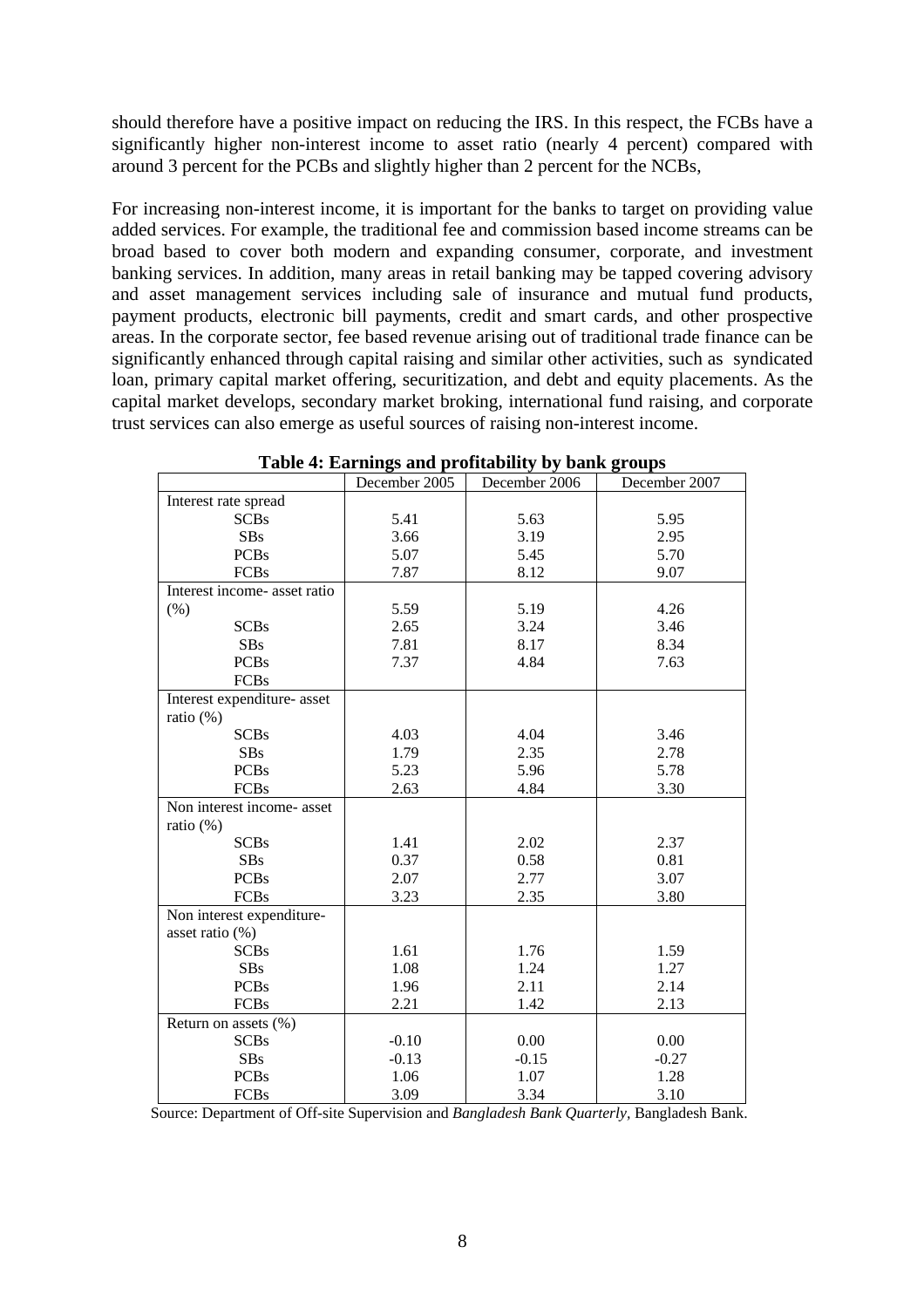#### **Access to information and distribution of market power**

Within the structure and at the level of efficiency at which the banks operate at present, imperfect access to information has significant influence on IRS especially through its effect on the cost of credit. Thus, ensuring greater access to credible information could play an important role in reducing uncertainty in the credit environment and thereby reduce the IRS. Obviously, interest rate volatility and broader socioeconomic uncertainty contribute to widening of IRS. This indicates that reducing such uncertainties and removing the asymmetric access to information constitute important elements of an effective IRS management policy.

Similarly, operating costs including non-interest expenditure which contribute to high IRS are linked, among others, to market power and the market share of individual bank/bank group that affect its cost of doing business. For efficiently managing operating costs, it is important for the banks to bring greater efficiency in bank operation, especially relating to management of personnel, processes, and technology. By making judicious choices with respect to these elements, the banks can significantly improve productivity in different operations and achieve substantial reduction in operating costs.

It would also be important for the banks to manage interest rate volatility through adopting best practices in fund management. Regular monitoring of risk elements and asset-liability gaps, for example, enables the banks to better manage liquidity risks that can contribute to lowering the IRS. Similarly, introduction of hedging mechanisms can play useful role that may start with short-term derivatives, such as forward rate agreements and interest rate swaps before moving to sophisticated options and longer dated transactions.

As mentioned earlier, the distribution of market power and segmentation of the market give the banks added leverage in setting the deposit and lending rates. Table 5 shows the shares in total deposits and total advances by the four bank groups in the country. In the case of deposits, the share of SCBs has consistently declined over the 1990 and 2007 period and its market share has been captured by the PCBs. The interest rate offered by the PCBs also remained significantly higher than that by the SCBs. On the other hand, the FCBs, despite paying the lowest interest rate to the depositors, have succeeded in retaining their market share almost intact. A similar picture also emerges for the SBs although their deposit interest rate has been higher.

|          | <b>SCBs</b>  |           | SBs          |           | <b>PCBs</b>  |           | o<br><b>FCBs</b> |           |
|----------|--------------|-----------|--------------|-----------|--------------|-----------|------------------|-----------|
|          | <b>Share</b> | Int. rate | <b>Share</b> | Int. rate | <b>Share</b> | Int. rate | Share            | Int. rate |
| Deposits |              |           |              |           |              |           |                  |           |
| 1990     | 63.4         | 9.29      | 4.6          | 11.52     | 24.8         | 9.13      | 7.2              | 6.58      |
| 1995     | 61.7         | 4.80      | 6.0          | 6.50      | 27.5         | 4.92      | 4.8              | 2.67      |
| 2000     | 55.8         | 7.65      | 6.0          | 8.94      | 30.3         | 6.70      | 7.9              | 4.74      |
| 2005     | 42.1         | 4.63      | 6.2          | 5.45      | 45.1         | 6.83      | 6.7              | 3.75      |
| 2007     | 35.4         | 4.96      | 5.7          | 6.50      | 52.2         | 8.44      | 6.7              | 4.81      |
| Advances |              |           |              |           |              |           |                  |           |
| 1990     | 52.0         | 14.06     | 21.5         | 15.37     | 20.4         | 16.44     | 6.0              | 15.54     |
| 1995     | 52.4         | 11.28     | 18.0         | 12.76     | 25.0         | 14.00     | 4.6              | 11.00     |
| 2000     | 48.5         | 13.47     | 17.1         | 13.63     | 29.2         | 14.82     | 5.2              | 12.80     |
| 2005     | 36.0         | 9.77      | 9.5          | 9.03      | 47.5         | 12.08     | 7.0              | 11.68     |
| 2007     | 28.8         | 11.00     | 8.8          | 9.44      | 54.6         | 13.43     | 7.8              | 13.57     |

Source: *Scheduled Banks Statistics,* various issues, Bangladesh Bank.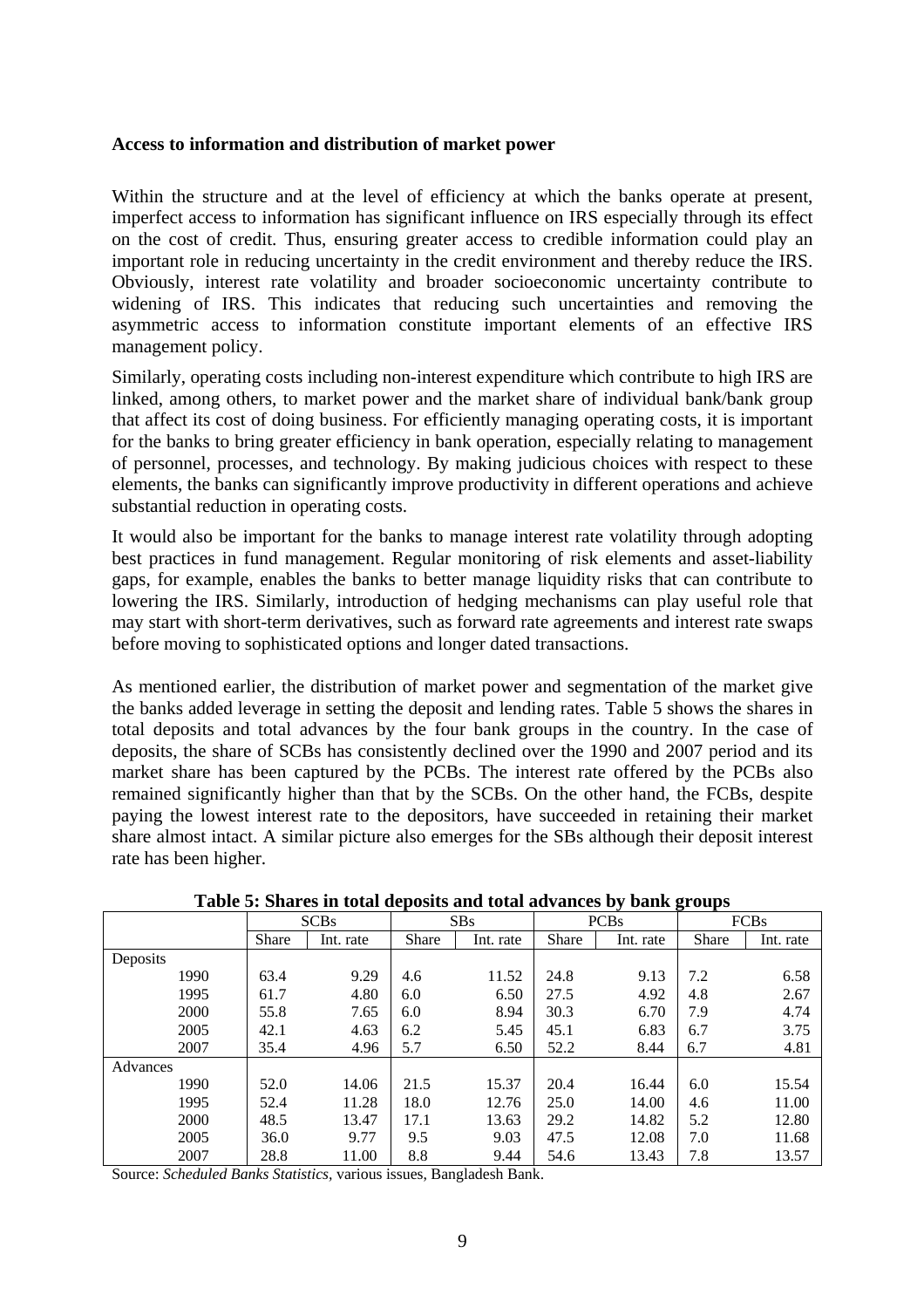For advances, the changes are similar. The SCBs and the SBs lost their market share significantly while the PCBs more than doubled its market share between 1990 and 2007. This substantial gain took place despite substantially higher interest rates on advances (the rate was the highest among all bank groups since the 1990s) charged by the PCBs relative to the SCBs and the SBs. On the other hand, FCBs continued to maintain, and succeeded in increasing in recent years, the market share as a group despite charging higher interest rates on advances relative to SCBs and SBs. The above trends seem to suggest the existence of segmented market and non-competitive outcomes especially in the distribution of advances by different bank groups. It seems non-interest considerations play a more important role in mobilizing deposits and providing advances than the interest rates of different bank groups.

### **4. Some Policy Implications**

From the above analysis, it is clear that proper management of IRS requires both systemic actions as well as actions at the individual bank level tailored to address specific weaknesses that hinder its operational efficiency and performance.

#### **Developing alternative risk assessment mechanism**

The banks, in the absence of any operational and efficient mechanism, tend to set and maintain high IRS so that it can screen out high-risk borrowers. It is important therefore for the BB to provide guidance and assistance in developing institutions that would employ modern and efficient techniques of measuring and disseminating risk profiles of potential borrowers to the banks. Such efforts should also include appropriate legal and other measures for adopting rigorous accounting standards by the firms, implementing fair disclosure regulations, setting up of credit bureaus and credit rating agencies with professional competence, installing mechanisms for wide sharing and exchange of credit information among banks and other stakeholders, and other measures for ensuring transparency and accountability in the banking sector.

# **Ensuring better liquidity management**

Under the current market-oriented practice adopted by the BB, unilaterally imposed regulatory mechanisms are unlikely to contribute toward reducing the IRS in a sustained manner. Raising reserve ratios and/or increasing bank equity, for example, would more likely to induce the banks to increase IRS to cover the higher cost of loanable funds. On the other hand, measures like introduction of deposit insurance should contribute to reducing the IRS. Similarly, other plausible measures of reducing interest rate volatility and IRS include introducing refinance facility and market stabilization funds, ensuring greater predictability of BB's stand on inflation and monetary policy, and creating higher capability to procure funds and wider access to international markets for funding and hedging the interest rate risks.

#### **Improving institutional efficiency**

Since the financial sector reform program aims at bringing a competitive and liberalized environment leading to more integrated and efficient functioning of the financial markets, it is important for BB to adopt the deposit and lending rates (and hence IRS) of different bank groups as important indicators, monitor their movements regularly, and adopt appropriate measures to bring convergence toward competitive rates except for risk and other real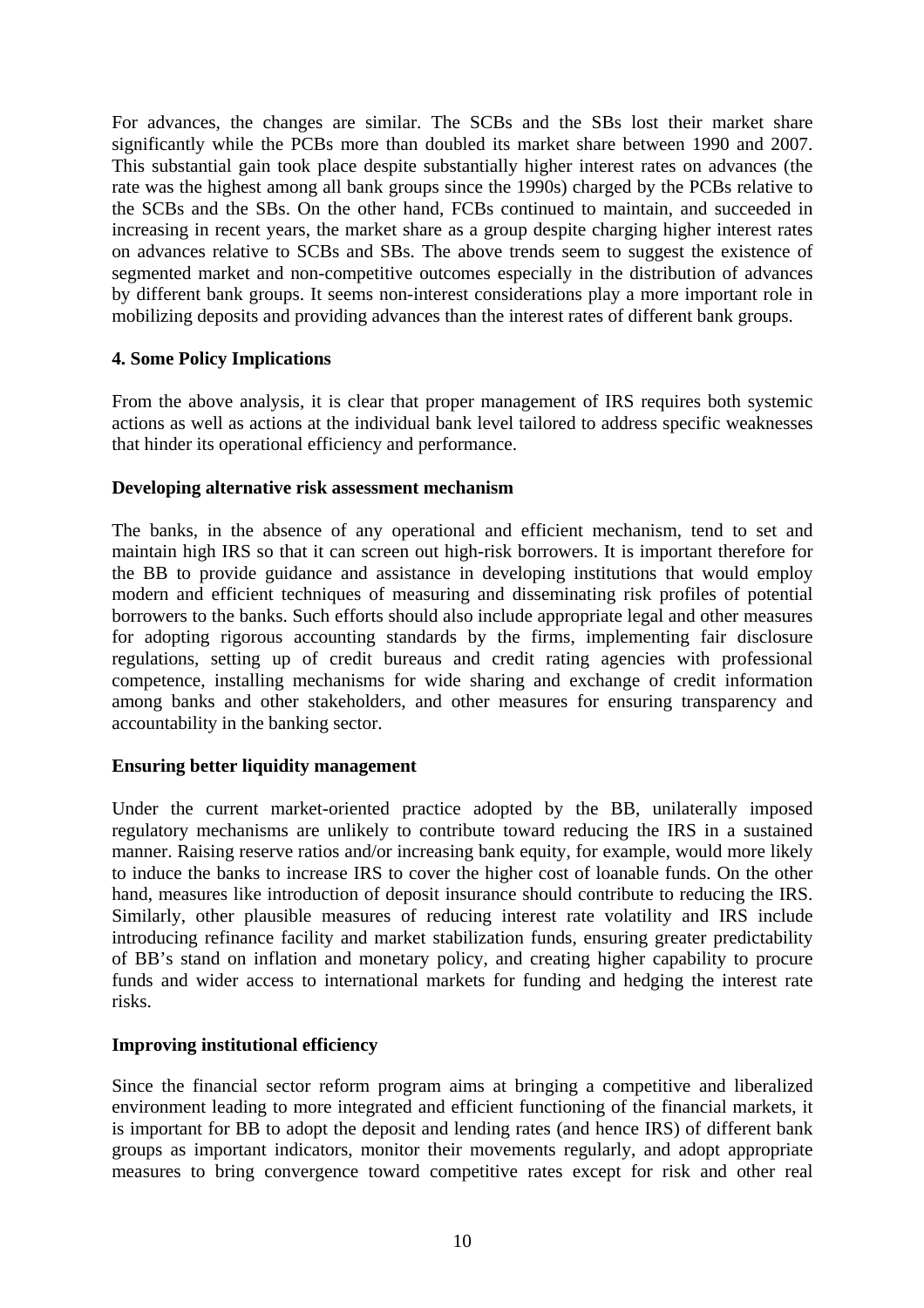differences. For ensuring such a competitive level of IRS, the banking sector needs to move toward achieving a level of institutional efficiency that would ensure effective competition, efficient banking operations, and credible risk and portfolio management within an environment characterized by high standards of regulation and supervision by BB.

#### **Strengthening local banks**

As the present review indicates, the local banks (SCBs, PCBs, and SBs) are weak compared with the FCBs on most counts of earning and profitability indicators and hence face unfair competition. For these banks, the better return on capital is mainly due to their small paid up capital relative to total equity.<sup>17</sup> It is important therefore for the BB to use its regulatory power to strengthen the capital base of the local banks. This is necessary to strengthen the local banks especially in view of the increasing competition that the local banks will have to withstand as the banking sector opens up through reform and liberalization enabling greater participation of the foreign banks.

### **Access to information**

 $\overline{a}$ 

Access to credible and timely information on financial and credit market issues is critical to maintaining a rational level of IRS. For this, it is important to install mechanisms for ensuring both greater transparency and accountability. In addition, measures are needed to reduce the current asymmetry in access to information for the banks and other stakeholders. This needs the setting of required standard of disclosure in the accounting framework and the corporate governance hierarchy including a code of conduct for the corporate entities covering both financial and management information.

For effective implementation of such a framework, a credit information bureau (CIB) could be established in addition to the current practice of publishing bi-annual reports by BB. The bi-annual report provides defaulter listings which identify the actual defaulters. From the IRS perspective, it is important to generate information on the likelihood of default of the potential borrowers as well. The proposed CIB would provide such information on potential borrowers of the banks. It should function like an autonomous corporate entity which will provide relevant credit information on individual/corporate borrowers to help assess credit worthiness by the banks. Based on such information, the banks may be allowed to charge differential lending rates akin to price discrimination based on credit rating (rather than charging the same rate to all borrowers despite their different credit ratings). On its part, the CIB will generate credible credit ratings using financial and related data on individuals and businesses from relevant data providers including businesses, utilities, public agencies, and legal institutions. In this context, BB could implement regulations similar to US Fair and Accurate Credit Transactions Act that would safeguard the rights of borrowers in terms of access to and use of negative and/or disputed information.

<span id="page-11-0"></span> $17$  This partly reflects the government's initial policy of providing incentives to establish private banks with relatively small amount of capital. The banks, however, succeeded in building up equity from retained earnings which could be adversely affected with reduced earnings through lower IRS.